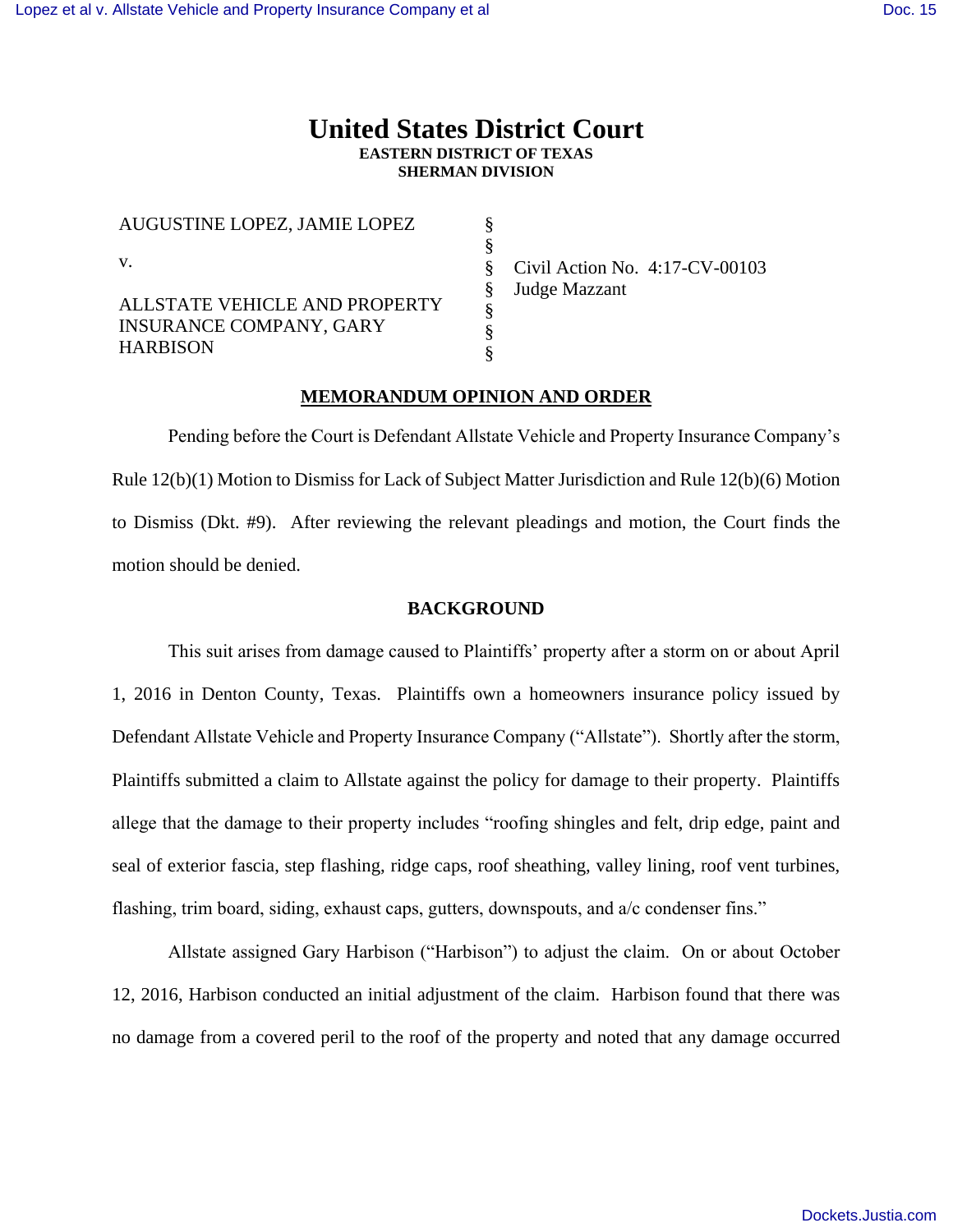prior to the inception of the Allstate policy. Plaintiffs have not received any amount for the damage to their property.

On January 12, 2017, Plaintiffs filed suit against Allstate and Harbison in the 211th District Court, Denton County, Texas (Dkt. #8, Exhibit A). Plaintiffs brought claims against Allstate for breach of contract, violations of the Texas Insurance Code, breach of the duty of good faith and fair dealing, violations of the Texas Deceptive Trade Practices Act, and fraud. On February 13, 2017, Allstate removed the action to the Court asserting that the Court had diversity jurisdiction over the matter because Plaintiffs improperly joined Harbison to the case (Dkt. #1). On February 21, 2017, Plaintiffs filed their Motion to Abstain and Remand (Dkt. #8). The Court denied the Motion to Abstain and Remand on April 4, 2017.

On February 21, 2017, Allstate filed the pending motion to dismiss (Dkt. #9). Plaintiffs did not file a response.

#### **LEGAL STANDARD**

Allstate moves for dismissal under Rule  $12(b)(1)$  for lack of standing. Standing is a required element of subject matter jurisdiction under Rule 12(b)(1). *New Orleans Pub. Serv., Inc. v. Council of New Orleans*, 833 F.2d 583, 586 (5th Cir. 1987). To have Article III standing, a plaintiff must show: (1) he has suffered a concrete and particularized injury that is actual or imminent; (2) the injury is "fairly traceable" to the defendant's actions; and (3) the injury will likely be redressed if he prevails in his lawsuit. *Lujan v. Defs. of Wildlife,* 504 U.S. 555, 560 (1992). The party asserting jurisdiction bears the burden of proof on standing. *Ramming v. United States*, 281 F.3d 158, 161 (5th Cit. 2001).

A Rule 12(b)(1) motion should be granted only if it appears beyond doubt that the plaintiff cannot prove a plausible set of facts in support of its claims. *Lane v. Halliburton*, 529 F.3d 548,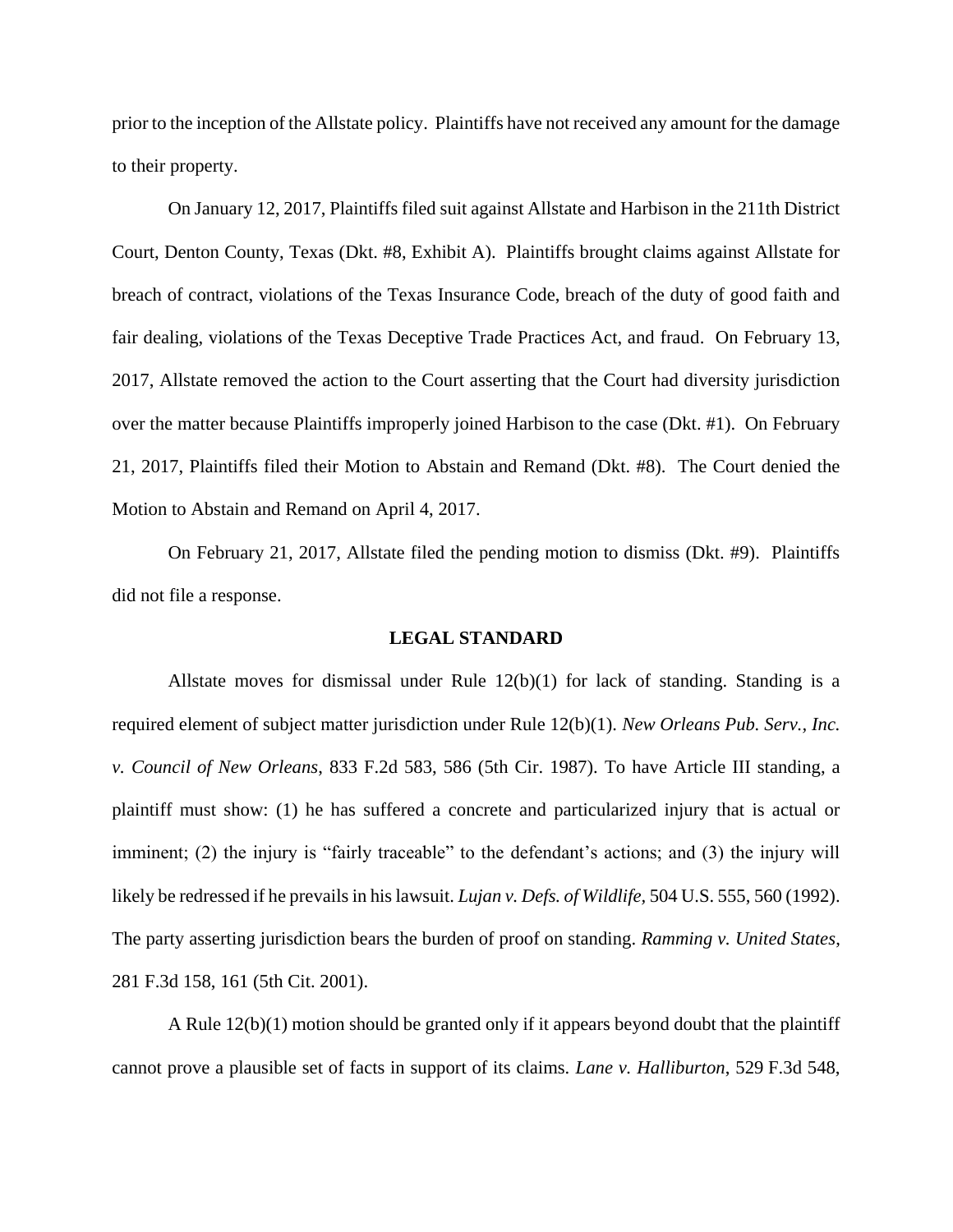557 (5th Cir. 2008). The Court should accept all well-pleaded allegations in the complaint as true and view those allegations in the light most favorable to the plaintiff. *Truman v. United States*, 26 F.3d 592, 594 (5th Cir. 1994). The Court's dismissal of a plaintiff's case because the plaintiff lacks subject matter jurisdiction is not a determination on the merits and does not prevent the plaintiff from pursuing a claim in a court that does have proper jurisdiction. *Ramming*, 281 F.3d at 161.

Allstate also moves for dismissal under Rule 12(b)(6). The Federal Rules of Civil Procedure require that each claim in a complaint include a "short and plain statement . . . showing that the pleader is entitled to relief." Fed. R. Civ. P. 8(a)(2). Each claim must include enough factual allegations "to raise a right to relief above the speculative level." *Bell Atl. Corp. v. Twombly*, 550 U.S. 544, 555 (2007).

A Rule 12(b)(6) motion allows a party to move for dismissal of an action when the complaint fails to state a claim upon which relief can be granted. Fed. R. Civ. P. 12(b)(6). When considering a motion to dismiss under Rule 12(b)(6), the Court must accept as true all well-pleaded facts in plaintiff's complaint and view those facts in the light most favorable to the plaintiff. *Bowlby v. City of Aberdeen*, 681 F.3d 215, 219 (5th Cir. 2012). The Court may consider "the complaint, any documents attached to the complaint, and any documents attached to the motion to dismiss that are central to the claim and referenced by the complaint." *Lone Star Fund V (U.S.), L.P. v. Barclays Bank PLC*, 594 F.3d 383, 387 (5th Cir. 2010). The Court must then determine whether the complaint states a claim for relief that is plausible on its face. '"A claim has facial plausibility when the plaintiff pleads factual content that allows the [C]ourt to draw the reasonable inference that the defendant is liable for the misconduct alleged.'" *Gonzalez v. Kay*, 577 F.3d 600, 603 (5th Cir. 2009) (quoting *Ashcroft v. Iqbal*, 556 U.S. 662, 678 (2009)). "But where the wellpleaded facts do not permit the [C]ourt to infer more than the mere possibility of misconduct, the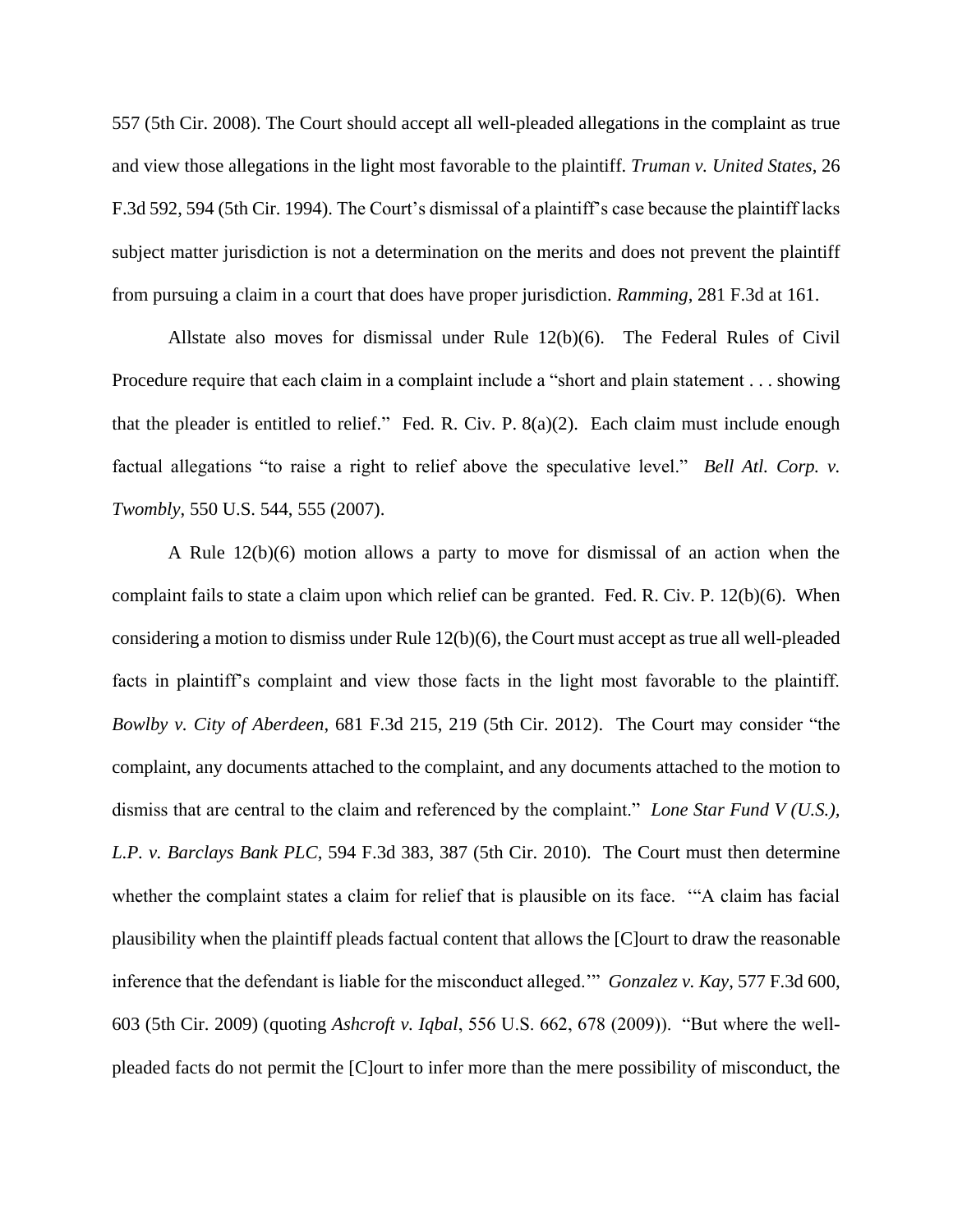complaint has alleged—but it has not 'show[n]'—'that the pleader is entitled to relief.'" *Iqbal*, 556 U.S. at 679 (quoting Fed. R. Civ. P. 8(a)(2)).

In *Iqbal*, the Supreme Court established a two-step approach for assessing the sufficiency of a complaint in the context of a Rule 12(b)(6) motion. First, the Court should identify and disregard conclusory allegations, for they are "not entitled to the assumption of truth." *Iqbal*, 556 U.S. at 664. Second, the Court "consider[s] the factual allegations in [the complaint] to determine if they plausibly suggest an entitlement to relief." *Id.* "This standard 'simply calls for enough facts to raise a reasonable expectation that discovery will reveal evidence of the necessary claims or elements.'" *Morgan v. Hubert*, 335 F. App'x 466, 470 (5th Cir. 2009) (citation omitted). This evaluation will "be a context-specific task that requires the reviewing [C]ourt to draw on its judicial experience and common sense." *Iqbal*, 556 U.S. at 679.

Thus, "[t]o survive a motion to dismiss, a complaint must contain sufficient factual matter, accepted as true, to 'state a claim to relief that is plausible on its face."' *Id.* at 678 (quoting *Twombly*, 550 U.S. at 570).

### **ANALYSIS**

Allstate first argues that Plaintiffs' suit is not ripe for adjudication because Plaintiffs did not file a signed and sworn proof of loss ninety-one days before filing suit against Allstate. Although Plaintiffs did not respond, the Court finds that the proof of loss provision is only triggered by a dispute as to the amount of loss. Here, Allstate "concluded that the damage to Plaintiffs' property occurred prior to the inception of [the] Allstate policy." Allstate did not dispute the amount of loss, but found that there was no loss from a "covered peril."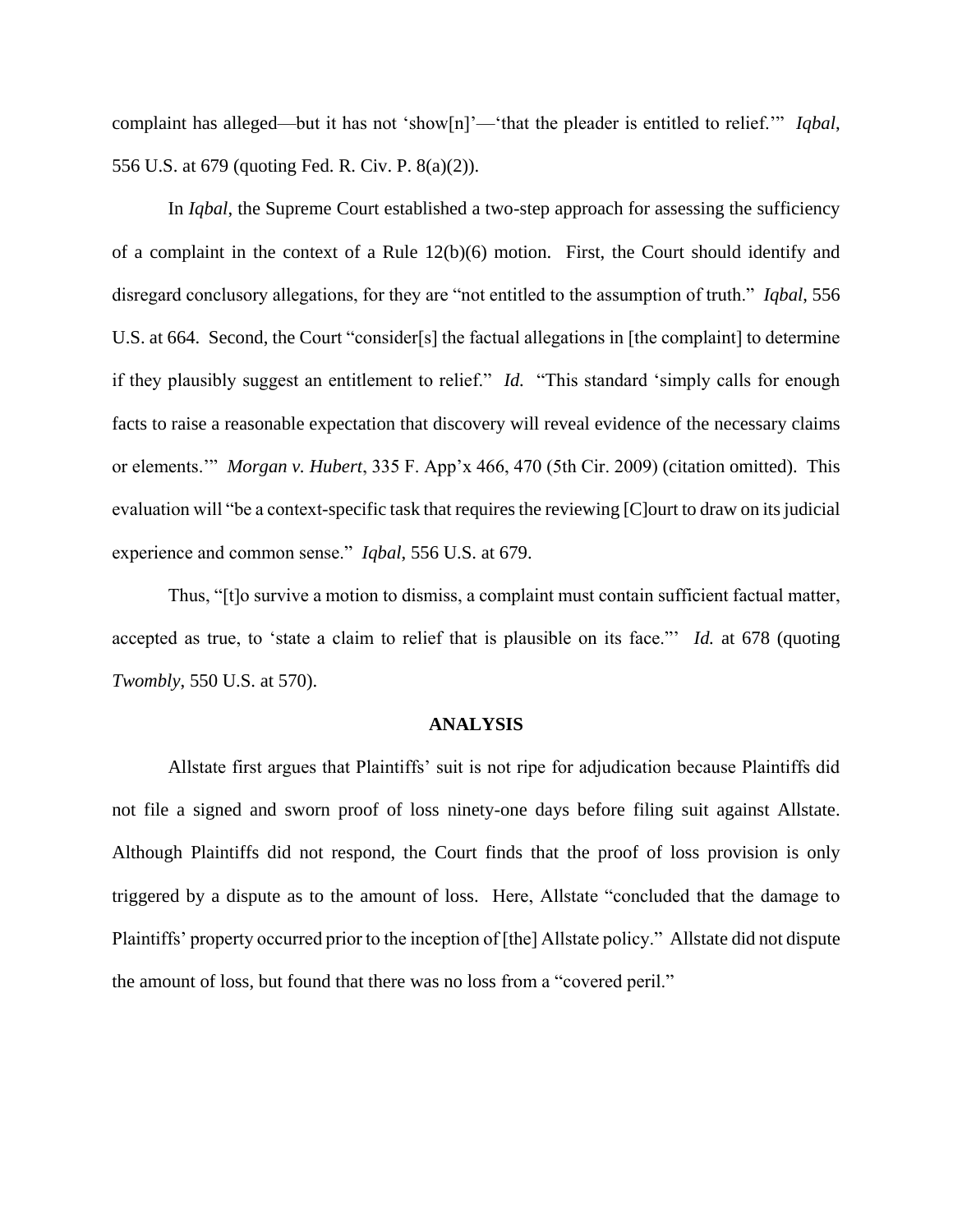Plaintiffs' policy states:

## **Action Against Us**

No one may bring an action against us in any way related to the existence or amount of coverage, or the amount of loss for which coverage is sought . . . unless:

- a) There has been full compliance with all policy terms; and
- b) The action is commenced within two years and one day from the date the cause of action first accrues; and
- c) In the event that you and we fail to agree on the amount of loss claimed by you, unless you have previously provided to us a signed sworn proof of loss, it is a condition under this Action Against Us provision that no later than 91 days prior to commencing any action against us that we receive from you a signed sworn proof of loss . . . .

(Dkt. #9, Exhibit A at p. 11). In contract construction, the specific language controls over the general. *See G.T. Leach Builders, LLC v. Sapphire V.P., LP*, 458 S.W.3d 502, 531–32 (Tex. 2015) (citing *Forbau v. Aetna Life Ins.*, 876 S.W.2d 132, 133–34 (Tex. 1994)). Here, the introductory paragraph applies to actions related to (1) the existence of coverage; (2) the amount of coverage; and (3) the amount of loss for which coverage is sought. Later, the proof of loss provision applies "[i]n the event that [the parties] fail to agree on the *amount of loss* claimed." This clearly addresses only the third circumstance mentioned in the introductory paragraph. Therefore, the proof of loss provision is only triggered by a dispute as to the amount of loss. Plaintiffs have alleged that Allstate failed to provide coverage at all, a condition addressed in the "Action Against Us" provision, but not the proof of loss clause. Thus, the proof of loss clause is not applicable to this dispute and Allstate's motion should be denied on this ground.

Allstate further argues that Plaintiffs' claims should be dismissed under Rule 12(b)(6) because filing a proof of loss was a condition precedent to maintain a lawsuit against Allstate. The Court has previously found that even if a proof of loss clause applied, Texas law would require this case to proceed. *See Polen v. Allstate Vehicle and Prop. Ins. Co.*, No. 4:16-cv-842 (E.D. Tex. February 17, 2017).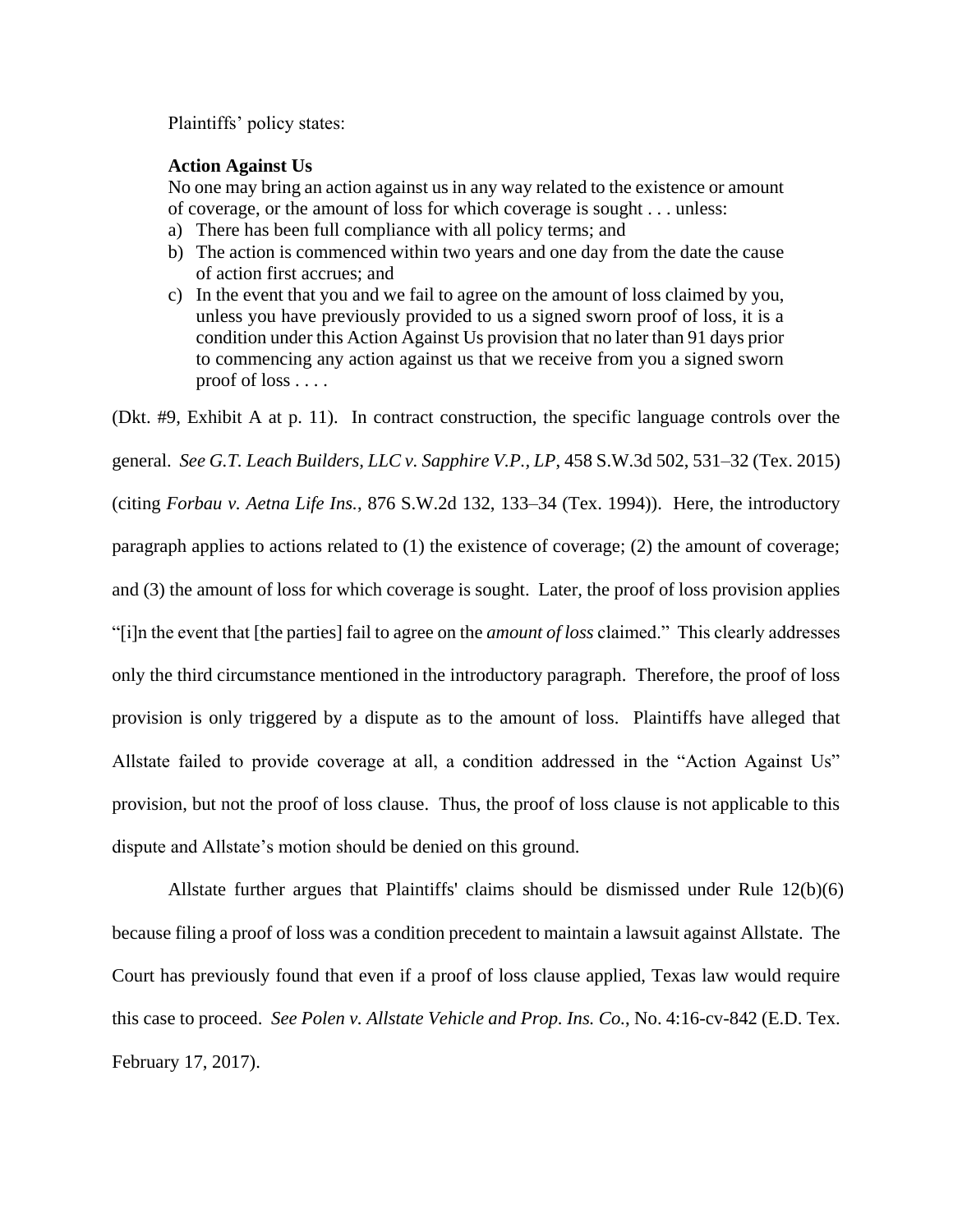In the past, Texas courts considered a sworn proof of loss as a condition precedent to coverage. *Am. Teachers Life Ins. v. Brugette*, 728 S.W.2d 763, 764 (Tex. 1987). In the face of a verified denial of proof of loss, it was the plaintiff's burden to prove waiver or substantial compliance. *Id.* The issues of waiver or substantial compliance were fact issues to be determined by the jury. *See id.*

More recently however, the Texas Supreme Court has changed course and adopted a broad notice-prejudice rule. Under Texas's notice-prejudice rule, the insurer must be able to show prejudice caused by the insured's failure to comply with the contract regardless of whether the terms at issue is a covenant, condition precedent, exclusion, or provision. *E.g.*, *PAJ, Inc. v. Hanover Ins.*, 243 S.W.3d 630, 635 (Tex. 2008). In so holding, the Texas Supreme Court relied on two lines of reasoning.

First, "[c]onditions are not favored in the law." *Id.* at 636. Courts read provisions so as to avoid a forfeiture. *Id.* Reading the proof of loss clause to be a covenant rather than a condition requires Allstate to prove that Plaintiffs' noncompliance was a material breach, thus avoiding the harsh consequences of a condition.

Second, the proof of loss provision is not an essential part of the bargained for exchange in an occurrence based policy. An occurrence policy covers the insured for acts or omission that occur within the policy, regardless of whether the claim is brought to the attention of the insured or made known to the insurer during the policy period. *Matador Petroleum Corp. v. St. Paul Surplus Lines Ins.*, 174 F.3d 53, 658 n.2 (5th Cir. 1999). The policy here is an occurrence policy (Dkt. #9, Exhibit A at p. 37 ("The policy applies only to losses or occurrences that take place during the policy period.")). "Courts have not permitted insurance companies to deny coverage on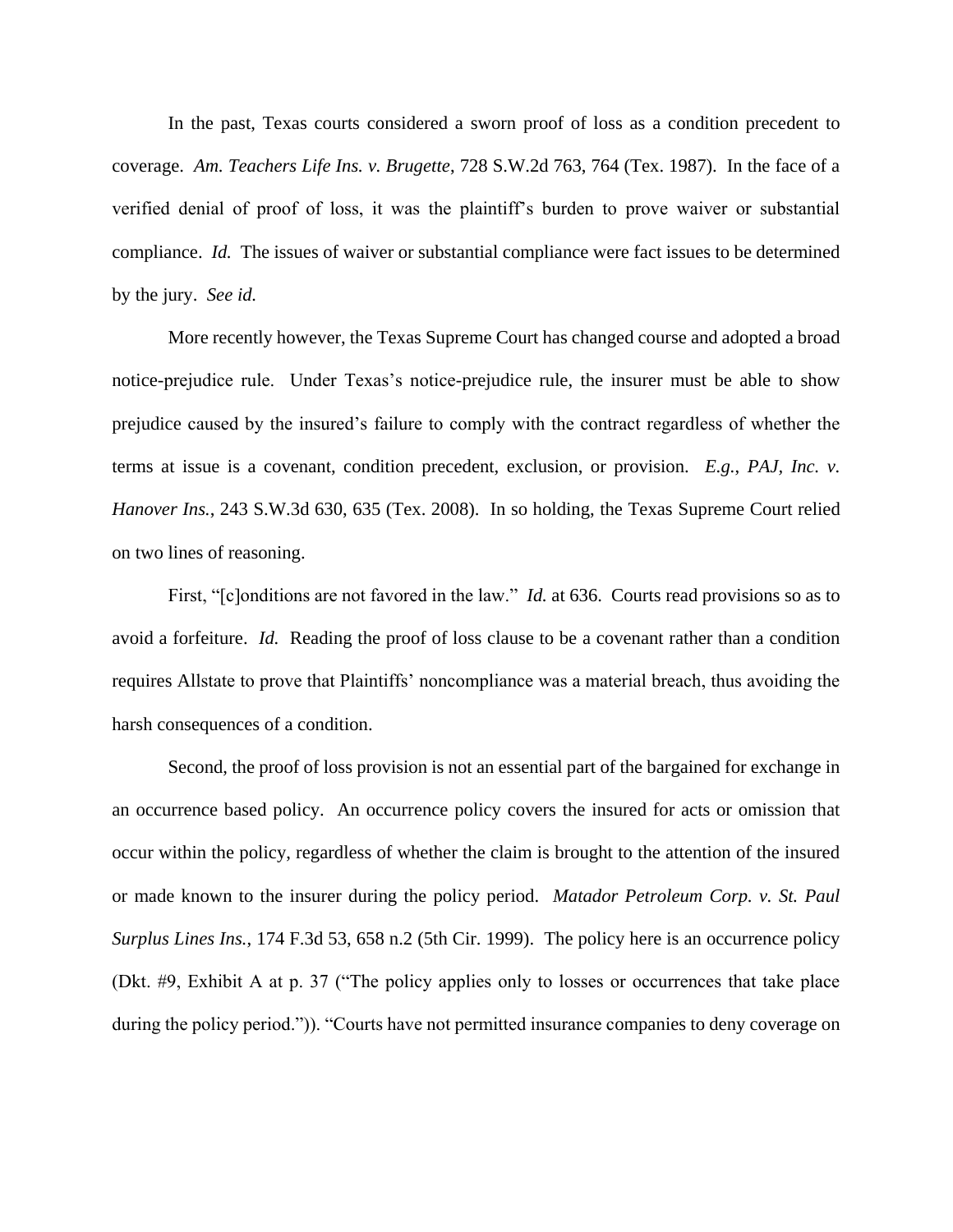the basis of untimely notice under an 'occurrence' policy unless the company shows actual prejudice from the delay." *Matador*, 174 F.3d at 658.

"A showing of prejudice generally requires a showing that one of the recognized purposes has been impaired." *Blanton v. Vesta Lloyds Ins.*, 185 S.W.3d 607, 615 (Tex. App.—Dallas 2006, no pet.). The purpose of requiring a sworn proof of loss is to enable the insurer "to properly investigate the circumstances of the loss while the occurrence is fresh in the minds of witnesses, to prevent fraud, and to enable it to form an intelligent estimate of its rights and liabilities so that it may adequately prepare to defend any claim that may arise." *Hanover Ins. of N.Y. v. Hagler*, 532 S.W.2d 136, 138 (Tex. Civ. App.—Dallas 1975, writ ref'd n.r.e.). However, "an insurer must offer 'more than the mere fact that it cannot employ its normal procedures in investigating and evaluating the claim.'" *Hamilton Props. v. Am. Ins. Co.*, Civil Action No. 3:12-CV-5046-B, 2014 WL 3055801, at \*9 (N.D. Tex. July 7, 2014) (quoting *Trumble Steel Erectors, Inc. v. Moss*, 304 F. App'x 236, 244 (5th Cir. 2008) (per curiam)). Based on the above reasoning, Allstate could not possibly be prejudiced by Plaintiffs' rush to the courthouse. By filing suit earlier than allowed in the proof of loss clause, Plaintiffs actually ensured that the occurrence is even more fresh in the minds of witnesses than it would be after a ninety-one day delay. In fact, Allstate received what would likely be a substantially compliant proof of loss in the form of Plaintiffs' civil complaint. All that Allstate lost out on was its expectation of a head-start to litigation via a proof of loss. This alone cannot establish prejudice for Allstate, and Allstate has not provided any other reasons that it was prejudiced. Therefore, the Court finds that Plaintiffs' noncompliance did not prejudice Allstate.